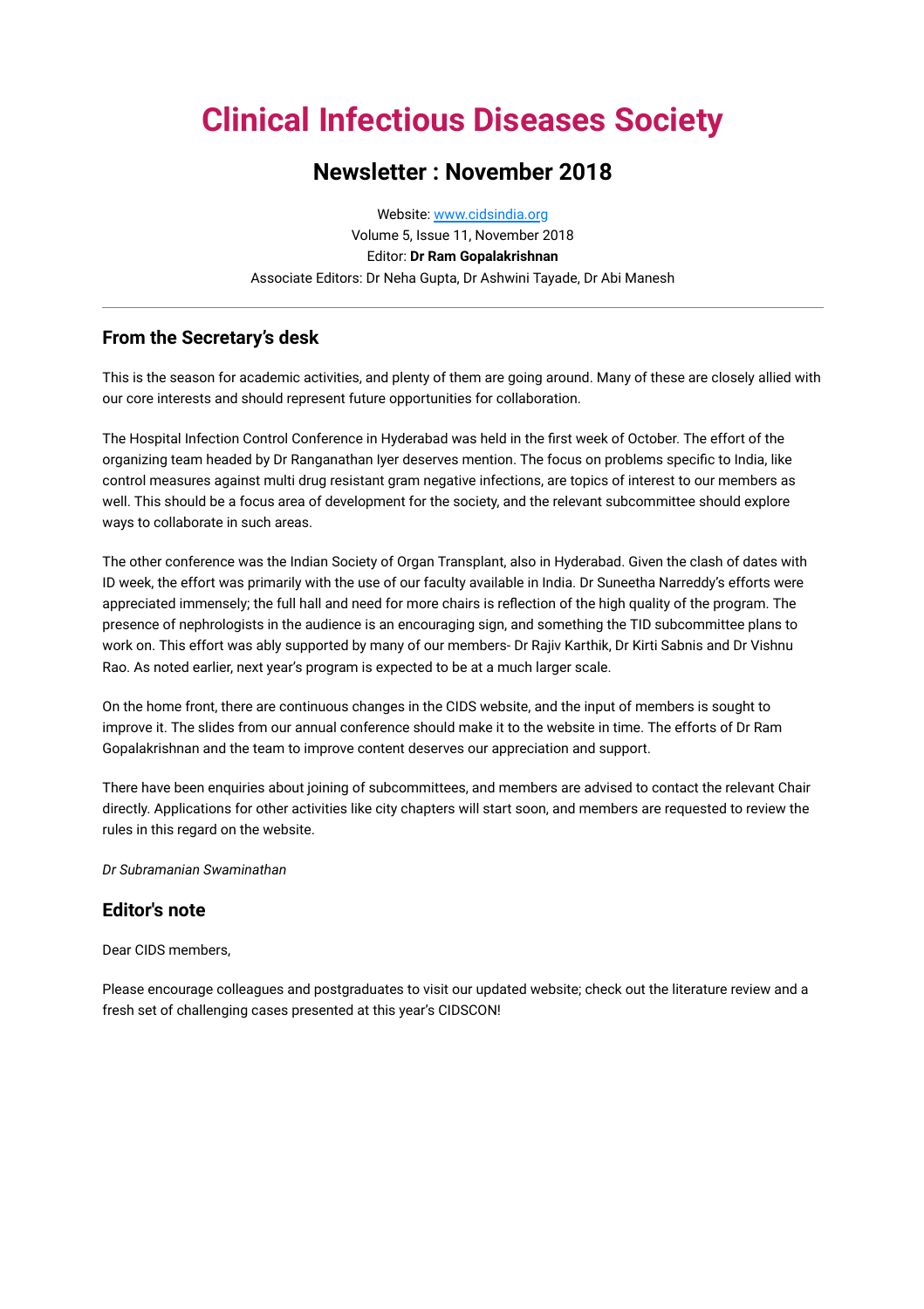# **Photoquiz**

A 50/M with diabetes, hypertension, hypothyroidism, coronary artery disease and left ventricular (LV) dysfunction underwent dual chamber pacemaker implantation in 2008. He underwent pacemaker re- implantation elsewhere in 2011. In August 2012, he developed gradual onset of fever not responding to antibiotics. During the workup for pyrexia of unknown origin, transthoracic echocardiography (TTE) revealed vegetations around the leads. Positive blood culture is shown in Figure 1.



*Figure 1*: LPCB mount of the positive blood culture of the patient with infective endocarditis

What is your diagnosis?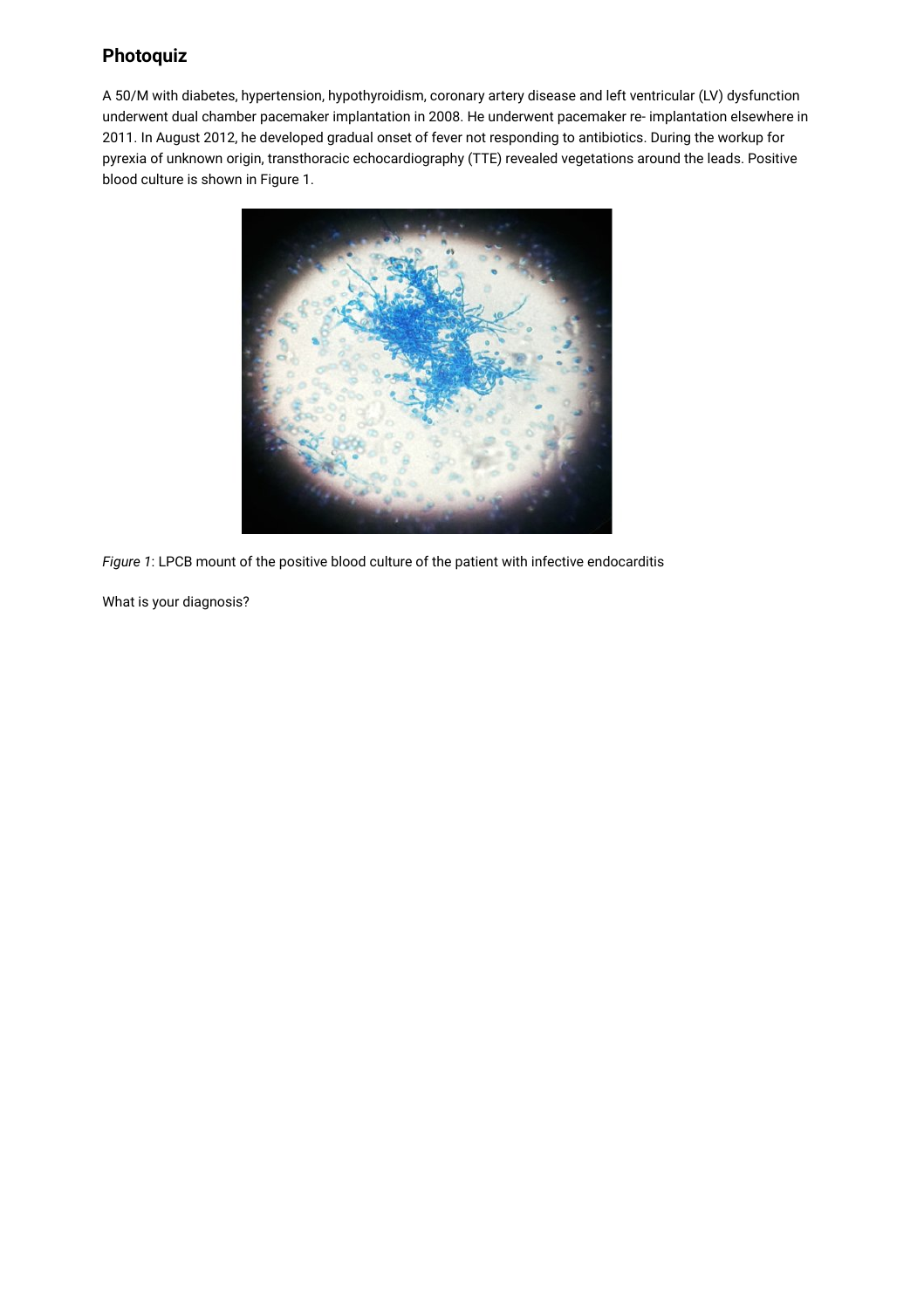ID NEWS

# **Health ministry confirms 22 Zika cases in Rajasthan on October 11, 2018**

#### Contributed by Dr Ashwini Tayade, Dr Veeren Ganta

The Union Ministry of Health and Family Welfare confirmed 22 positive laboratory confirmed cases of Zika virus in Rajasthan's capital Jaipur. It was detected through Indian Council of Medical Research (ICMR) surveillance system and all suspected cases in the defined area and mosquito samples are being tested.

The Health Ministry has taken precautionary measures followed by daily monitoring. It has activated a control room at National Centre for Disease Control (NCDC) to undertake regular monitoring of the situation. Moreover a 7 member Central team also has been deputed to Jaipur following detection of the first case State government also has been supplied with IEC material prepared to create awareness about Zika virus disease and its prevention strategies. Besides extensive surveillance and vector control measures are also being undertaken in the area as per protocol by the state government.

The first outbreak of Zika Virus was reported in Ahmedabad, Gujarat in January/February 2017 and second outbreak in July 2017 from Krishnagiri District in Tamilnadu. Both these outbreaks were successfully contained through intensive surveillance and vector management. Even though Zika has been in Asia for several years, outbreaks here were small and saw no microcephaly.

The Zika virus behind the ongoing outbreak in Rajasthan is closely related to the virus that caused the Brazilian outbreak, according to Balram Bhargava, Director General of the Indian Council of Medical Research (ICMR). Dr. Bhargava said that the National Institute of Virology (NIV) had fully sequenced the Rajasthan virus' genome, and this is the first time a Brazilian-like strain has been detected in India. Before this, a strain from a patient in Gujarat, sequenced partially by the NIV, was found to be close to a Malaysian Zika strain, isolated in 1966.

The Rajasthan outbreak is different from the Gujarat cases in several important ways.

*Firstly*, this is the largest in India, having affected more than 100 people at last count. Before this, only 4 Zika cases were detected by the NIV in 2016-17, despite widespread surveillance. These included 3 cases in Gujarat and 1 in Tamil Nadu. *Secondly*, in Gujarat and Tamil Nadu, the virus did not seem to be moving efficiently from person to person, via mosquitoes. Though researchers tested several people apart from the confirmed cases then, they were unable to find other infections, said Arunkumar Govindakarnavar, who heads Karnataka's Manipal Centre for Virus Research. One of the factors behind the improved transmission was a mutation called A188V in the viral genome, according to a 2017 Nature study. This mutation is not present in the Rajasthan strain. The NIV found another mutation called S139N in the Rajasthan strain, however. In a 2017 study published in Science, Chinese researchers linked this mutation to microcephaly. *Thirdly*, even though the ICMR has screened 50,000 mosquitoes at 8 sites across India since 2016, it did not detect the virus in mosquitoes until the Rajasthan outbreak, Dr. Bhargava said.

Patients status of current Zika outbreak : Though the virus is spreading quickly, most Zika cases have been mild, with 60 out of 72 patients healthy after treatment. There have been no deaths.

Mosquito bednets, window screens and permethrin repellent to skin have become suddenly more relevant to pregnant Indian women!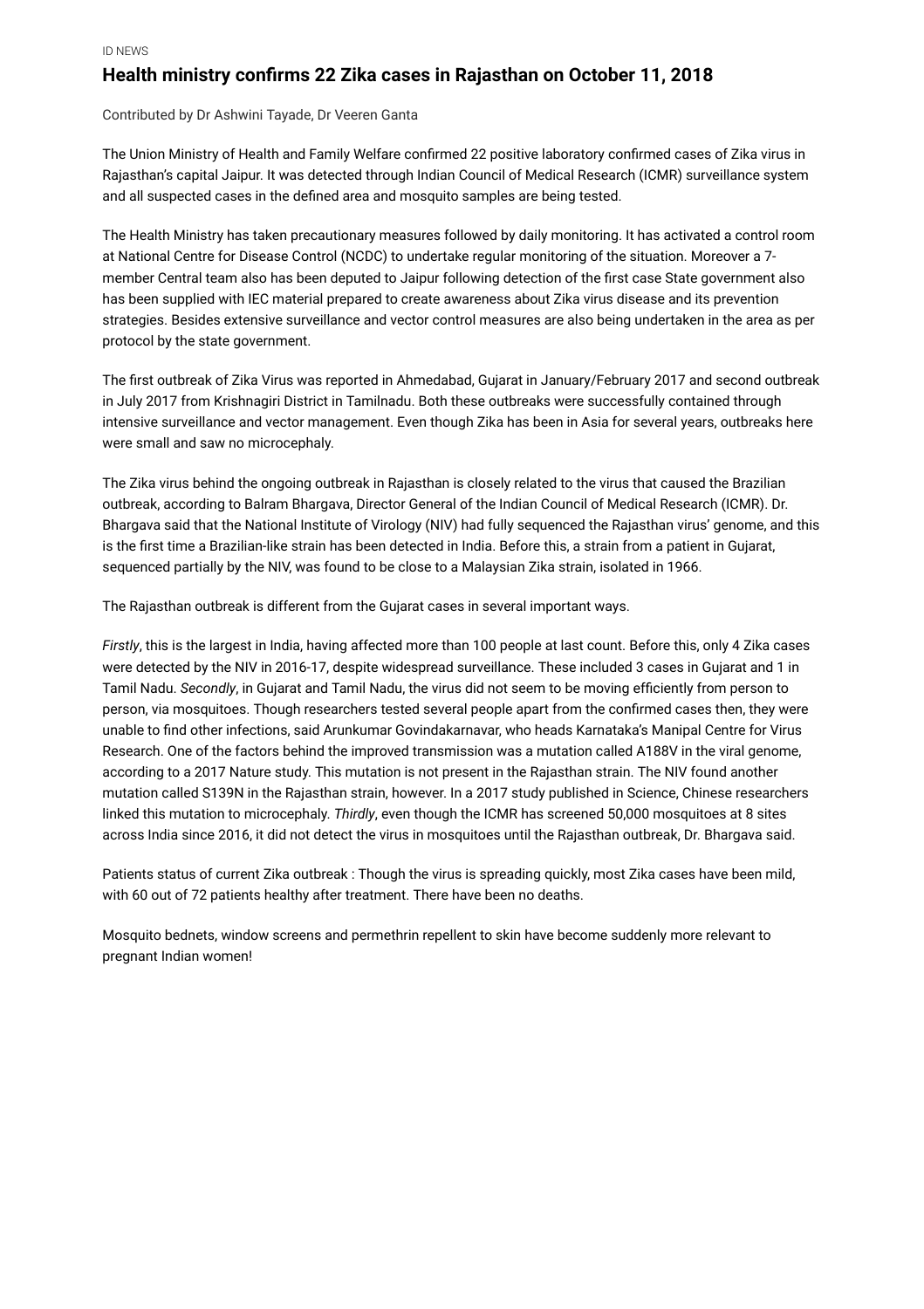# ID NEWS **H1N1 Update**

As many as 95 cases of swine flu [Influenza A/H1N1] have been reported from Delhi. The figure accounts for cases reported until 30 Sep 2018, said the latest Integrated Disease Surveillance Programme (IDSP), a report by the Health Ministry. The report shows 2835 cases and 16 deaths due to H1N1 fever in 2017 in Delhi as compared to only 193 cases and 7 deaths in 2016.

In Rajasthan, till 18 Sep 2018, there were 148 deaths reported along with 1491 swine flu cases but, on 5 Oct 2018, the deaths increased to 180, and cases of swine flu further increased to 1776 cases [from 1 Jan 2018]. Other states wth similar outbreaks include Maharshtra, Gujarat, Madhya Pradesh.

In Southern Asia, influenza activity remained low across reporting countries with the exception of India where detections of influenza A(H1N1)pdm09 virus continued to increase.





Number of specimens positive for influenza by subtype in Southern Asia

Hope all CIDS members have taken their annual flu shots!

#### ID NEWS

## **Leptospirosis outbreak Kerala post-flood**

A total of 1711 cases with 70 deaths due to leptospirosis have been reported from Kerala. The DHS issued an alert on outbreak on August 28. "There is a sudden increase of Leptospirosis from Thrissur, Palakkad, Kozhikode, Malappuram and Kannur districts. All of them had indirect contact with flood water" the statement from the additional director for public health said. The highest number of cases were reported from Kozhikode district of Kerala, where the flood had hit badly.

Mass chemoprophylaxis after floods is not recommended by WHO. A Cochrane review published in 2009 examined the broader question of the use of prophylaxis and found inadequate evidence to support its use.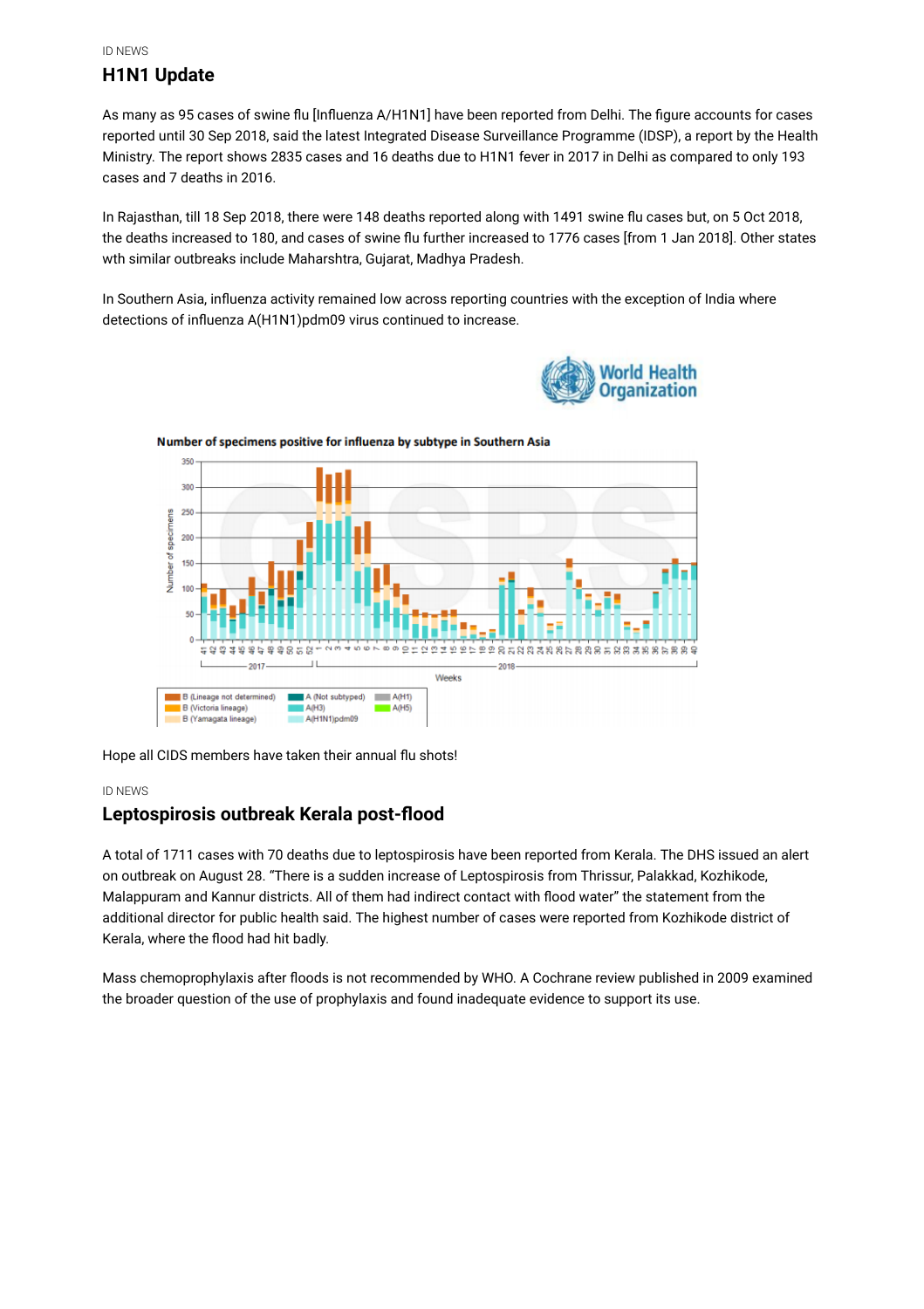ID NEWS

# **Anthrax, Andhra Pradesh**

A total of 7 villagers of Kodandarama Puram in Karveti Nagaram mandal, were diagnosed with having anthrax (Bacillus anthracis infection) at the government hospital at Puttur on Fri 26 Oct 2018. A 50-year-old person, who slipped into coma following infection of the digestive tract, was shifted to SVRR Hospital in Tirupati, where his condition is serious.

Personnel of the Animal Husbandry Department confirmed that 18 cows and buffaloes and 6 sheep had died during the last fortnight. It all started when a group of youth had skinned the carcass of 2 cows found dead in the fields in the village a fortnight ago and shared the meat among their families, the officials said. They further said that 18 head of cattle had died between [10 and 26 Oct 2018], and the villagers consumed the meat of the dead animals.

It's a good idea not to eat dead animal meat!

JOURNAL REVIEW

### **TB vaccines – light at the end of the tunnel?**

[N Engl J Med. 2018 Jul 12;379\(2\):138-149](https://www.ncbi.nlm.nih.gov/pubmed/29996082) 

Contributed by Dr Abi Manesh, Dr Rohan Vashisht

There is a need for better and effective TB vaccines –the effect of BCG vaccination especially among people who live in TB endemic areas is not clear! There are two studies in NEJM recently reported on this.

The first study tested a subunit vaccine H4:IC31 against repeat BCG vaccination or placebo among adolescents in South Africa. They did not include patients with latent TB infection or HIV infection. The authors assumed that sustained QFT conversion is associated with likely progression to symptomatic disease. Primary outcome was QFT positivity at day 84 along with the safety of the vaccine. The vaccines in the study arm (both the subunit and BCG vaccine did not have impressive effect in the outcome. BCG vaccine reduced the rate of sustained QFT conversion, with an efficacy of 45.4% (P=0.03); the efficacy of the H4:IC31 vaccine was 30.5% (P=0.16). There were no clinically significant between-group differences in the rates of serious adverse events, although mild-to-moderate injectionsite reactions were more common with BCG re-vaccination.This study outcome is not optimal as sustained QFT positivity is not an equivalent of TB disease progression risk or active tuberculosis. In essence the study attempts to record the effect of the vaccine to protect against tuberculosis among people who are tested negative for latent TB infection.

Second Study: [N Engl J Med. 2018 Oct 25;379\(17\):1621-1634](https://www.ncbi.nlm.nih.gov/pubmed/30280651)

The other study is very interesting. It studied again patients from Africa and most of the patients had latent tuberculosis. The primary outcome was impressive - active confirmed pulmonary tuberculosis. The vaccine had mycobacterium antigens along with the AS01 adjuvant system used in the recoinant zoster and malaria vaccine trials before. A total of 10 cases of active pulmonary tuberculosis in the vaccine group and 22 cases in the placebo group met the primary case definition after a mean follow-up of 2.3±0.4 years. This vaccine has the potential as a true game changer in the control of tuberculosis if it works well in the real world scenario.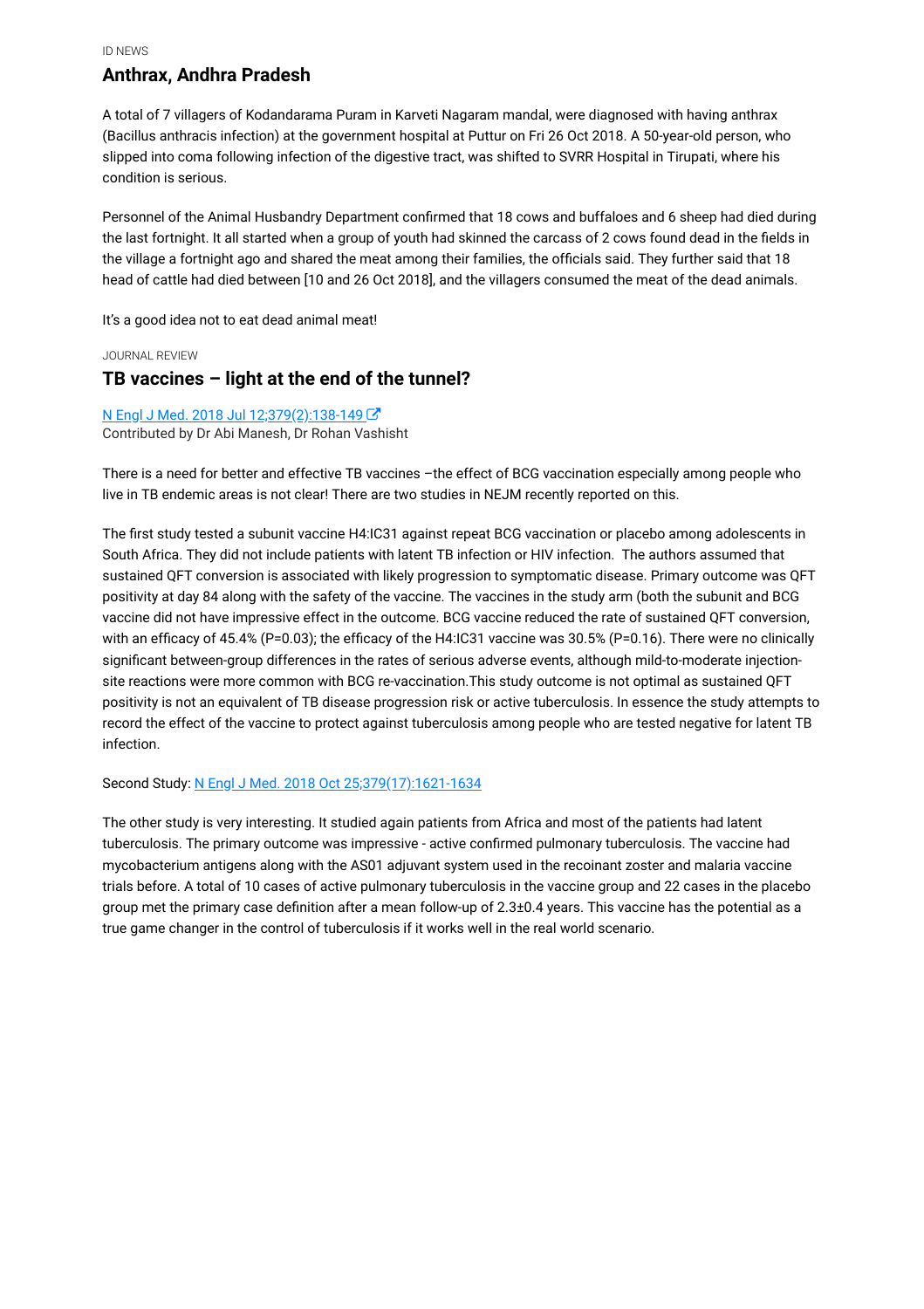#### **Does mopping up endotoxins result in better outcomes in patients with sepsis?**

JAMA. 2018 Oct 9;320(14):1455-1463 Contributed by Dr Abi Manesh, Dr Veeren Ganta

The EUPHRATES Trial got published a few days ago.

#### Premise of the study:

Polymyxin B is a cationic polypeptide antibiotic which can bind to endotoxin. Parenteral administration of PMX, however, is associated with side-effects. Immobilizing polymyxin to polystyrene-derived fibers in a cartridge integrated in a hemoperfusion device therefore represents a method that permits adequate PMX therapy while avoiding systemic toxicity. It basically involves a dialyser like device which has microfibers with projections embedded with polymyxinB through which the blood is circulated. Patients include septic individuals on ionotropes with atleast one major organ dysfunction from 55 ICUs of USA and Canada + a documented endotoxin level of > 0.6.Patients were sort of equally divided between bacteremia, lung and abdominal source of infection and a significant majority had renal injury. This RCT included a sham treatment arm as well.

The primary outcome was 15% reduction in 28 day mortality with 80% power – which the study failed to show(treatment group, 84 of 223 [37.7%] vs sham group 78 of 226 [34.5%]; risk difference [RD], 3.2%; 95% CI, −5.7% to 12.0%; relative risk [RR], 1.09; 95% CI, 0.85-1.39; P = .49) or in the population with a MODS of more than 9 (treatment group, 65 of 146 [44.5%] vs sham, 65 of 148 [43.9%]; RD, 0.6%; 95% CI, −10.8% to 11.9%; RR, 1.01; 95% CI, 0.78-1.31; P = .92). Overall, 264 serious adverse events were reported (65.1% treatment group vs 57.3% sham group).

One more RCT (EUPHAS trial) and some retrospective data had favoured the intervention strongly – the RCT had primary outcome of improved mean arterial pressures and other hemodynamic parameters, some flimsy and many not of clinical relevance. This highlights the misleading nature of retrospective and RCTs without strong clinically sound outcomes.

Once again this trial highlights the failure of therapies which target part of the sepsis puzzle. In a similar way, recombinant human activated protein C or dotrecogin alfa also failed.

#### JOURNAL REVIEW

#### **Should you use Gentamicin impregnated beads – probably not!**

[J Antimicrob Chemother. 2018 Sep 5](https://www.ncbi.nlm.nih.gov/pubmed/30189006)  $\mathbb{Z}$ Contributed by Dr Abi Manesh

Gentamicin or other antibiotic impregnated beads inside joint spaces is a commonly used practice in the management of prosthetic joint infections. While based on anecdotal evidence, it makes intuitive sense as it enables the antibiotic to achieve high concentrations at the target site. These Dutch investigators studied the efficacy of this practice in the setting of acute peri-prosthetic joint infection managed with Debridement, antibiotics and Implant retention (DAIR). This retrospective study evaluated whether deployment of Gentamicin beads during DAIR protected patients from prosthetic infection related death, implant removal, second DAIR or suppressive antibiotics for persistent implant infection. Interestingly the authors noted that the primary outcome was more in the group with gentamicin sponges (43% vs 24%, p = 0.001). The association lost statistical significance when a propensity matched scoring was performed – though the numbers were clearly higher in the gentamicin group. After propensity matching, early failure was 40.3% in the gentamicin group versus 26.0% in the control group (P - 0.06).The use of gentamicin beads again predicted the primary outcome in the multivariate analyses (OR 1.97, 95% CI1.12–3.48).

These results should question this practice as part of routine care.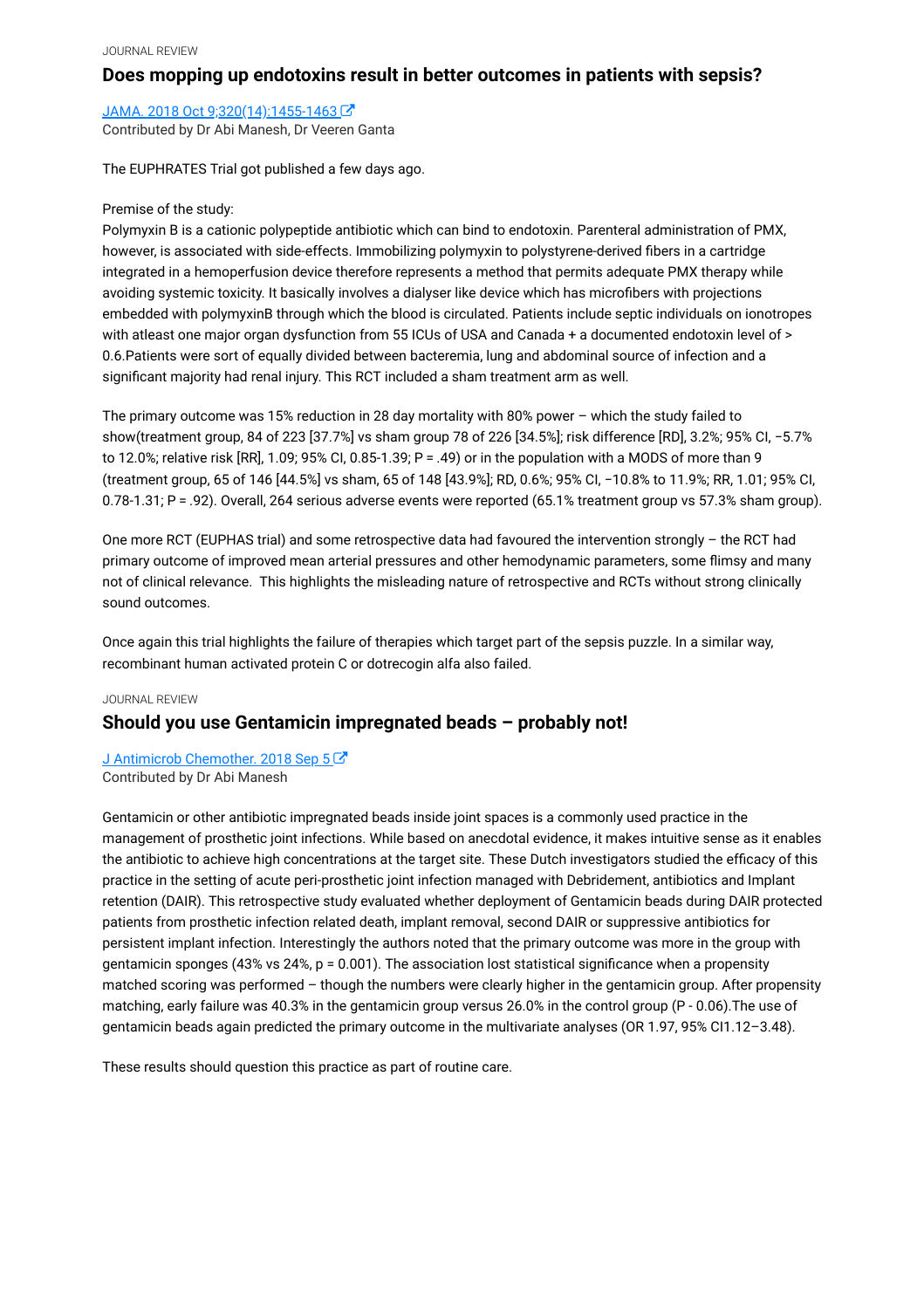#### JOURNAL REVIEW **Ceftazidime-Avibactam works well for OXA-48!**

J Antimicrob Chemother. 2018 Nov 1;73(11):3170-3175 Contributed by Dr Abi Manesh

We know that different enzymes mediate carbapenem resistance among enterobacteriaceae in various regions of the world. In the US and some parts of Europe it is KPC for which CeftazAvi works well. If you consider India, OXA 48 and OXA with NDM are the most likely enzymes involved. Since NDMs do not inhibit monobactams, CeftazAvi+ Aztreonam could be good option in our setting. There is also clinical data to support the use of CeftazAvi for OXA 48 infections.

In this prospective study evaluating 57 patients with CRE infections mediated by OXA 48, Ceftazidime-avibactam was used as a monotherapy in most of the patients (81%). Almost half the patients had severe infection (defined as presence of sepsis or septic shock). The most frequent sources of infection were intra-abdominal (28%), followed by respiratory (26%) and urinary (25%). Mortality at 14 days was 14%. In multivariate analysis, the only mortality risk factor was INCREMENT-CPE score >7 (HR 11.7, 95% CI 4.2–20.6).

This real time data provides further confidence to use this agent in infections due to OXA 48 CRE.

#### JOURNAL REVIEW

# **The Significance of Prolonged and Saddleback Fever in Hospitalised Adult Dengue**

PLoS One. 2016 Dec 9:11(12):e0167025 Contributed by Dr Kalpesh Sukhwani

Often we see that fever in dengue lasts more than the oft quoted 1 week. This is a retrospective cohort study from Singapore examining the prevalence of prolonged and saddle back fever in dengue as well as their associations with dengue severity.

A total of 2843 PCR confirmed dengue patients admitted from 2004 to 2008 were included in this study. Prolonged fever (fever >7 days duration) was present in 572 (20.1%) of patients. Dengue hemorrhagic fever (DHF), dengue shock syndrome (DSS) and severe dengue (SD) were significantly (p-value-<0.01) more likely to occur in patients with prolonged fever. Saddle back fever was present in 165 (5.8%). Although DHF and SD were more likely to occur in patients in those with saddle back fever, DSS was not. Compared with prolonged fever, saddle back fever did not show many significant associations.

|                                  | Control (n = $2106$ ) | Prolonged fever ( $n = 572$ ) | p-value <sup>#</sup> | Saddleback fever ( $n = 165$ ) | p-value <sup>#</sup> |
|----------------------------------|-----------------------|-------------------------------|----------------------|--------------------------------|----------------------|
| Dengue with warning signs (2009) | 1314(62.4)            | 433(75.7)                     | < 0.01               | 117(70.9)                      | 0.03                 |
| Denque hemorrhagic fever         | 385(18.3)             | 147(25.7)                     | < 0.01               | 44(26.7)                       | 0.01                 |
| Denque shock syndrome            | 65(3.1)               | 31(5.4)                       | < 0.01               | 9(5.5)                         | 0.1                  |
| Severe dengue                    | 219(10.4)             | 104(18.2)                     | < 0.01               | 29(17.6)                       | < 0.01               |
| Severe plasma leakage            | 63(3)                 | 29(5.1)                       | 0.020                | 15(9.1)                        | < 0.01               |
| Severe bleeding                  | 130(6.2)              | 53(9.3)                       | 0.010                | 13(7.9)                        | 0.4                  |
| Severe organ involvement         | 49(2.3)               | 38(6.6)                       | < 0.01               | 5(3)                           | 0.6                  |
| Nosocomial infections            | (0)                   |                               |                      |                                |                      |
| Urinary tract infection          | 2(0.1)                | 7(1.2)                        | < 0.01               | 2(1.2)                         | 0.04                 |
| Pneumonia                        | 7(0.3)                | 8(1.4)                        | 0.01                 | 1(0.6)                         | 0.49                 |
| Clostridium difficile            | 0(0)                  | O(0)                          | <b>NA</b>            | 0(0)                           | <b>NA</b>            |
| <b>Bacteremia</b>                | 1(0)                  | 6(1)                          | < 0.01               | O(0)                           | <b>NA</b>            |
| Intensive care unit admission    | 9(0.4)                | 2(0.3)                        | 0.570                | 2(1.2)                         | 0.19                 |
| Length of stay (days)            | $5(3-7)$              | $6(4-9)$                      | < 0.01               | $6(4-8)$                       | < 0.01               |
| Death                            | 1(0)                  | O(0)                          | <b>NA</b>            | 1(0.6)                         | <b>NA</b>            |

Table 3. Outcomes and complications occurring in hospitalized adult dengue patients.

This study demonstrates that prolonged fever may be associated with various warning signs and more severe forms of dengue (SD, DSS, DHF) and should therefore prompt detailed evaluation for complications of dengue.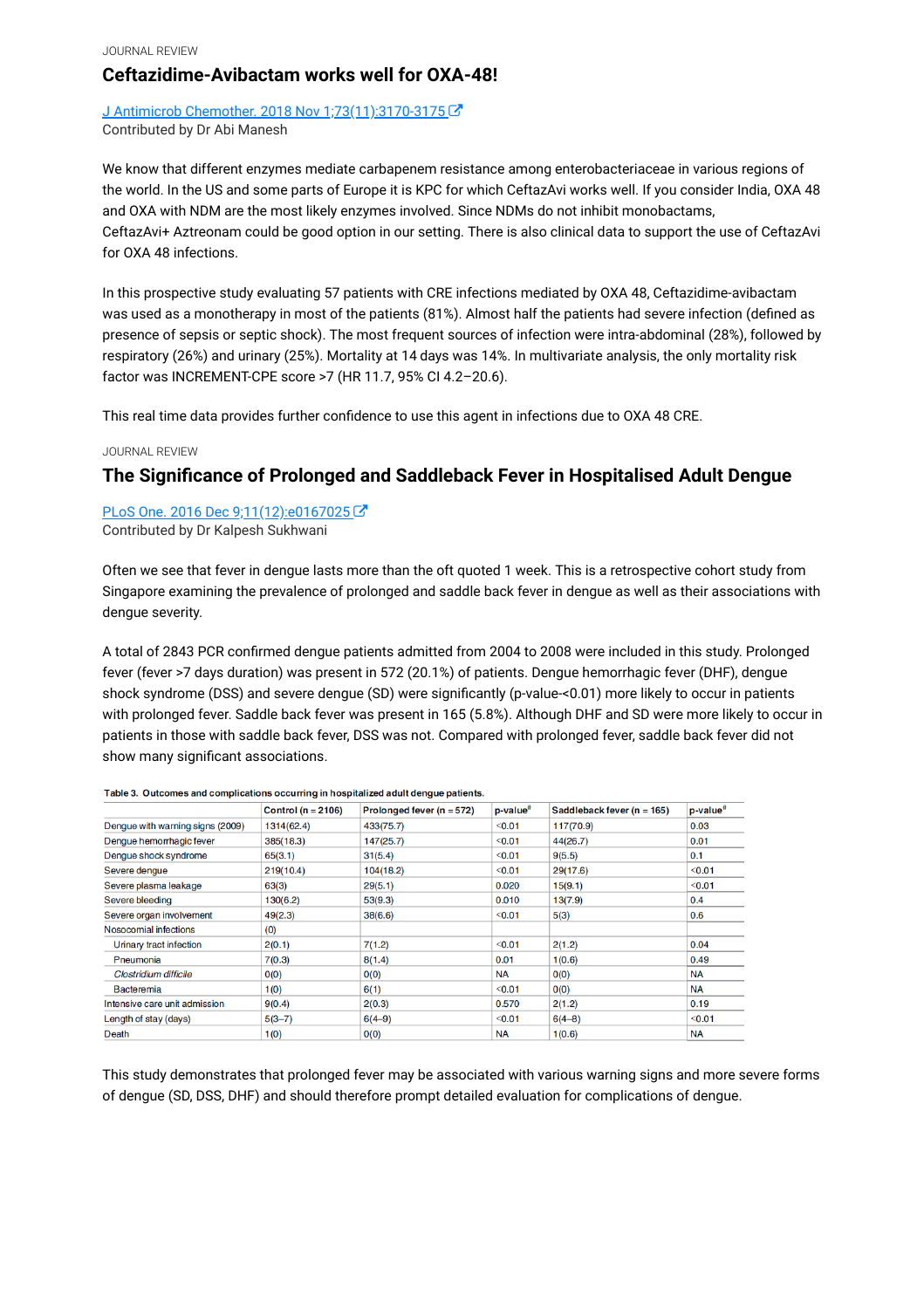# **Sustained undetectable equals untransmissable!**

AIDS. 2018 Sep 24;32(15):2151-2159 Contributed by Dr Abi Manesh

One of the important advancements in HIV care is the prominent role of ART in reducing disease transmission. If the viral load is less than 200 copies/ml, then the transmissibility of the infection is zero. This data is from at least four large trials, thousands of patients and thousands of acts of sex without condoms or PrEP. However, most bodies would suggest that this statement would hold true where the viral load has remained suppressed for at least six months. Why should we wait for six months? Is it because the virus particles have a slower disappearance from various tissues compared to the blood?

This longitudinal study of twelve patients started on DTG based ART with serial monitoring of viral loads and DTG levels in the blood and rectal tissue. All attained plasma virologic suppression by week 6. 11 of 12 (91.7%) had detectable rectal tissue HIV RNA at baseline, and only three of 11 (27.3%) achieved rectal tissue virologic suppression at any time-point.

Hence a sustained blood viral load suppression is needed to ensure clearance at the various mucosal surfaces as well. The six month rule remains valid.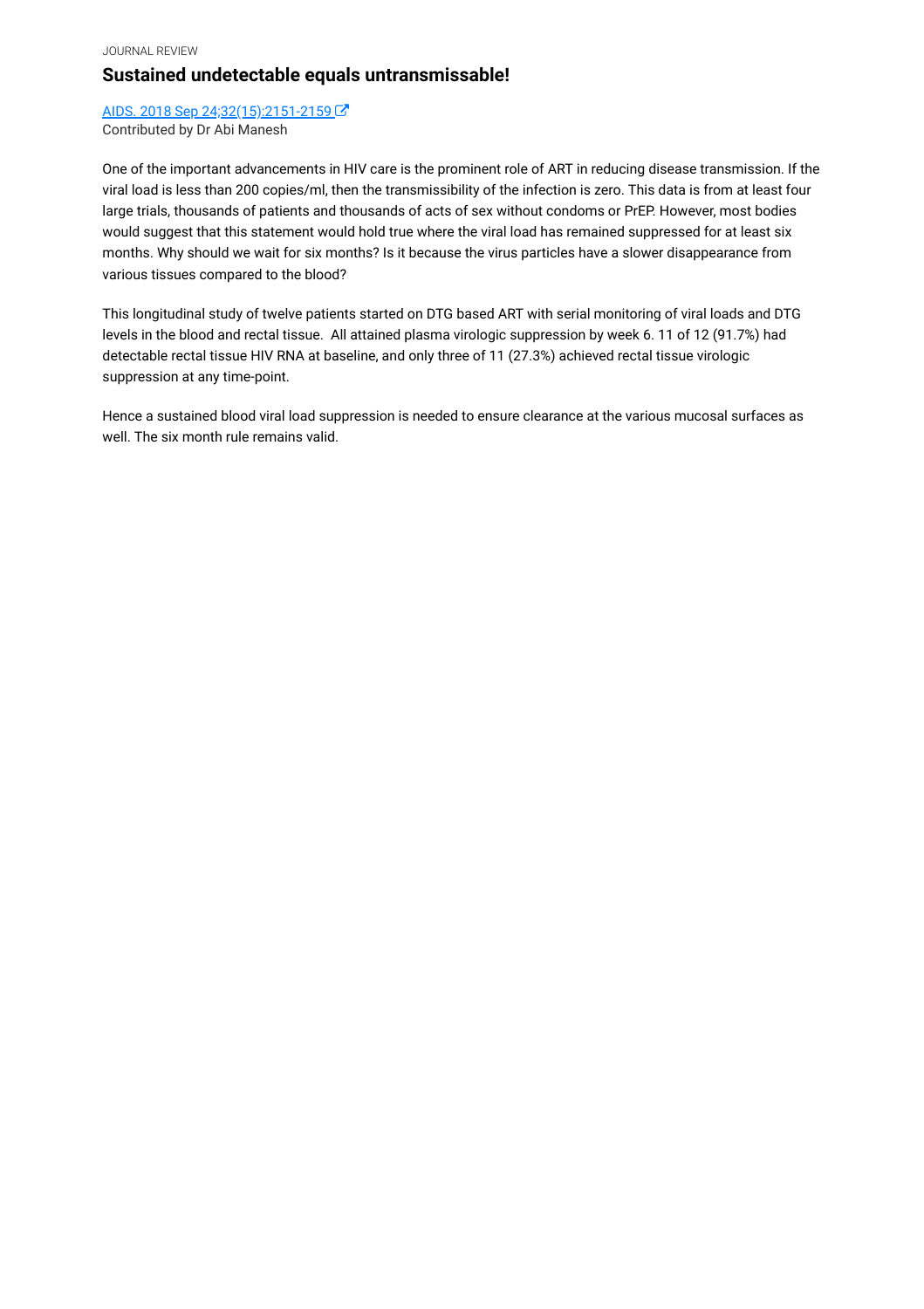# **Chandra's Corner**

#### **Dr P H Chandrasekhar**

"Youth is wasted on the young"

*- Bernard Shaw*

A landmark: fifty years since I joined the Christian Medical College, Vellore. To celebrate, reunite, reminisce, grateful to be alive and intact, I returned home to Vellore in August. The thought of encountering my "old" classmates, after forty plus years, ignited joy mixed with anxiety and trepidation. I was not sure what to expect. Happily, the entire event was memorable; everyone had a friendly smile, caught up on stories, but just not enough time. It was striking to realize people were just the same-growing old simply does not alter people. Almost everyone's behavior was the way I remembered and was quite predictable; that was somewhat disappointing. Our batch had chosen an apt song for the entertainment portion of the evening. I liked it, so would like to share a part of the lyrics. This should strike a chord in at least a few of you as it surely did in me.

*Enjoy yourself, it's later than you think Enjoy yourself, while you're still in the pink The years go by, as quickly as a wink Enjoy yourself, enjoy yourself, it's later than you think You're gonna take that ocean trip, no matter, come what may You've got your reservations made, but you just can't get away Next year for sure, you'll see the world, you'll really get around But how far can you travel when you're six feet underground? You work and work for years and years, you're always on the go You never take a minute off, too busy makin' dough Someday, you say, you'll have your fun, when you're a millionaire Imagine all the fun you'll have in your old rockin' chair Enjoy yourself, it's later than you think Enjoy yourself, while you're still in the pink The years go by, as quickly as a wink Enjoy yourself, enjoy yourself, it's later than you think*

From Vellore, after a brief stop in Chennai, I went to Hyderabad to attend the Annual Transplant Infectious Diseases Meeting. The audience size was modest, the content however was good. One of the case management sessions left a 'teaching message' in me. A renal transplant recipient with fever, acute breathlessness and pulmonary infiltrates was admitted to the intensive care unit. During the management discussion, a discussant (a non-ID physician) proceeded to give rationale for combined empiric therapy against tuberculosis, MDR Gram-negative pneumonia and pneumocystosis, totaling about ten drugs including corticosteroids. Not surprisingly, "just in case" was the argument presented for the steroid-inflated regimen. It is true that empiric therapy often is lifesaving, particularly in the intensive care unit, but the pragmatic ID physician, in such cases, prioritizes, uses clinical judgment, provides careful stewardship and prescribes drugs with sound rationale. This ingredient of clinical judgment is that which distinguishes the ID specialist from others. The discussion we had around the case highlighted the desperate need for good, clinical ID physicians in India. Appropriate use of antibiotics is crucial such that their precious lifespan may be prolonged. This point came across loud and clear during the case discussion, leaving me somewhat relieved with a broad smile on my face.

A few weeks ago, I saw a HIV-infected, non-adherent patient with swelling and a deep tender ulcer of his lower lip, along with impressive, painful enlargement of lymph nodes ('bubo") over his left neck. HSV was ruled out; persistent exam/testing ultimately confirmed a diagnosis of Lymphogranuloma venereum (LGV). PCR from the lip ulcer was positive for LGV, and his throat swab revealed for chlamydia. Therapy with doxycycline led to dramatic improvement. LGV orolabialis with cervical lymphadenitis was a new one for me; literature search revealed nothing. As sexual mores change, newer/unusual clinical presentations become the norm. Keep up with the times, lest you'll be left behind, as text books are re-written!